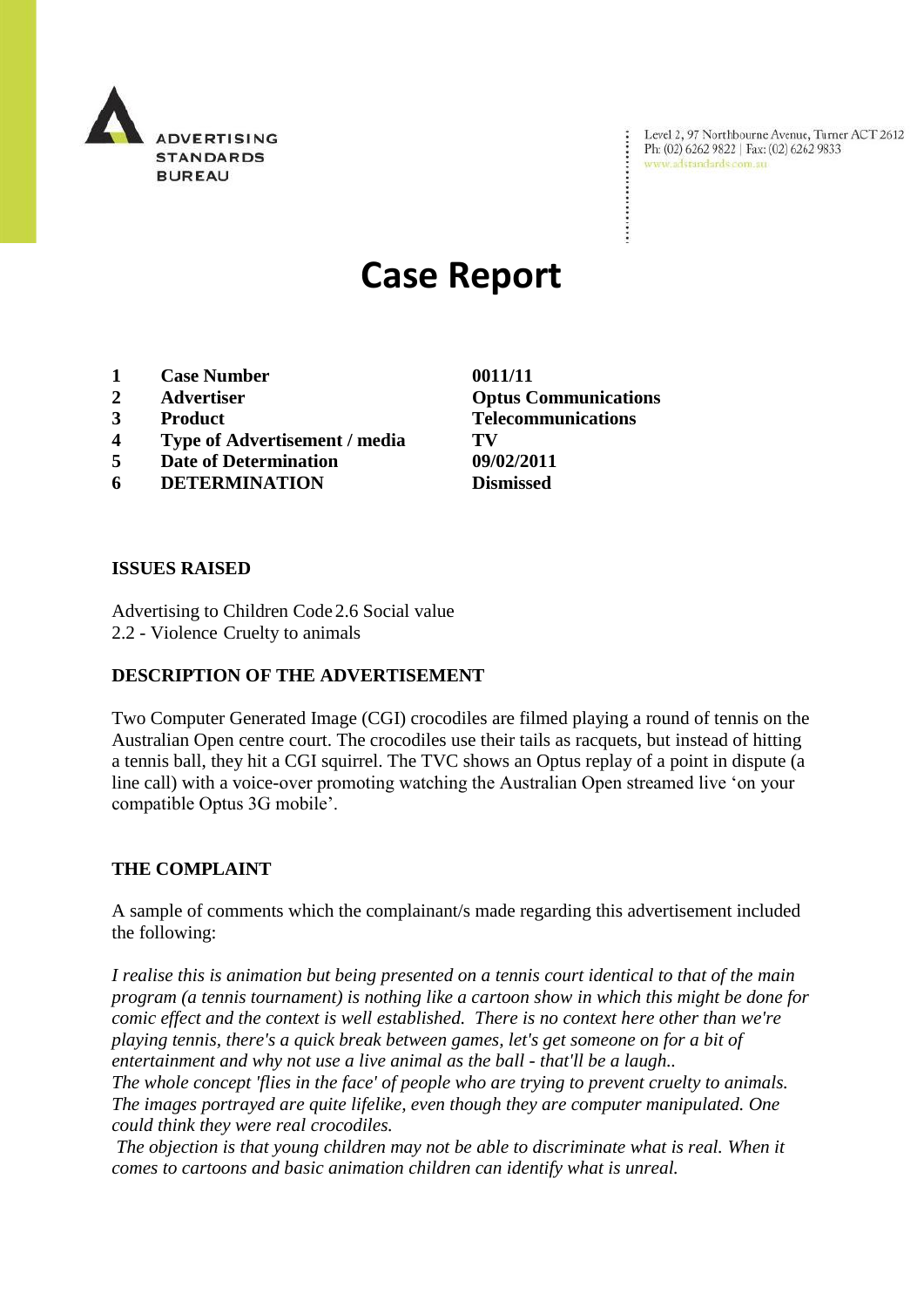*I find it offensive to use this material at family viewing time. It may be ok in adult time slots but even then it is still offensive to people who find it is offensive to see interaction between lifelike aggressive large animals bullying smaller creatures so that a company can profit. Optus need to realise this type of advertising is not in their best interests. This is 'bottom of the barrel' advertising!*

*This advert appears to be targeted at a young audience and is in extremely BAD TASTE to show such a thing. We see far too often on our news bulletins the abuse of animals e.g. "Quokka Soccer" on Rottnest Island and this OPTUS advert is only trivializing abusive behaviour towards animals.*

*This ad depicts violence and cruelty toward animals. The use of a possum as a tennis ball implies that it's OK to hit or otherwise brutalise small animals. That the possum is shown to be unharmed and seems to enjoy being whacked across a tennis court further suggests that treating small animals this way is acceptable, and that they might like it. It's irresponsible of Optus to use images of an animal being used as a disposable object because such images directly and indirectly influence community attitudes toward animals and how we treat them. I strongly object to this advertisement and believe Optus should withdraw it from TV. There are many other ways to promote mobile coverage of the Australian Open that don't show a defenceless marsupial being bashed repeatedly across Rod Laver Arena.*

*I object to this ad due to the use of an animal as a tennis ball.* 

*I'm concerned at the suggestion that the sugar glider enjoys being bashed around the court in this ad. We already have problems with animal abuse and horrors like quokka soccer and I think this ad gives the wrong idea about kicking around small animals. It upsets me every time I see it.* 

*I think it gives the message that animal cruelty is OK. I know it is a cartoon but surely they could use a tennis ball and not another animal.*

*The Australian Open is broadcast worldwide and here we Australians are being shown, humiliatingly, as mindless and uncaring sub-humans who accept abuse of animals is amusing and who - obviously - couldn't care less for the pain and suffering such an act would cause any animal so used. Frankly the crocodiles don't fare any better either.*

*In reality, if the people at the advertising agency and at OPTUS responsible for this grossly offensive add were caught chucking a living sugar glider around they would be arrested, prosecuted and probably receive a custodial sentence. Why then is this ad allowed when the actions portrayed on our TV are certainly not accepted nor allowed by the general* 

*population or the Law. My grandchildren myself my family and all of our friends are truly disgusted that OPTUS should think this add is ok and that the powers that be should allow it to be aired.* 

*This advert depicts an act of gross animal cruelty in using a small animal as a 'ball'. Even in caricature or as a comic an advert should not be able to display a behaviour that if carried out in reality would be both illegal and barbaric.*

*I feel that it is completely inappropriate to depict the use of a living creature in any way that is violent or cruel.*

#### **THE ADVERTISER'S RESPONSE**

Comments which the advertiser made in response to the complainant/s regarding this advertisement include the following: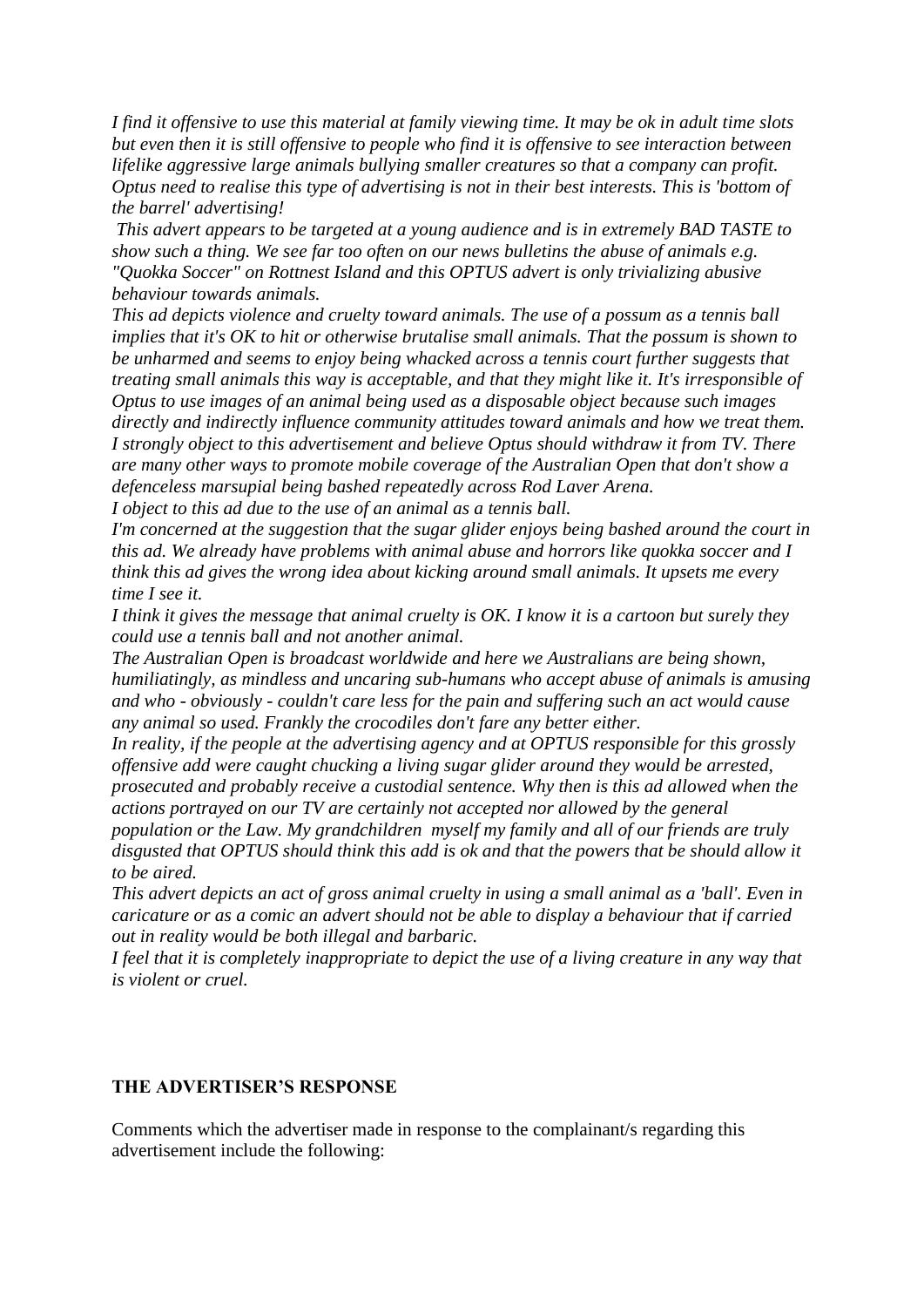*Optus disagrees that the TVC depicts cruelty to animals. While the sugar glider possum's function in the game of tennis is to act as the tennis ball, the TVC shows the sugar glider having fun, wilfully participating in the game – and even cheekily stretching out one of his limbs to make sure a point was scored. The sugar glider is graphically shown to be having fun - his face is shown smiling as he flies through the air. The audio used in the TVC also demonstrates that the game is fun for all involved, including the sugar glider, who you clearly hear squealing and whistling with joy as he moves through the air. To reinforce the fun nature of the game, the sugar glider is shown enjoying a cool drink in the shade after the exhausting match.*

*Optus disagrees that the TVC is so life-like that a child would not be able to discern whether the crocodiles or sugar glider are real. The TVC is obviously made up of computer-generated images and we went a step further to show the crocodiles and sugar glider smiling and grinning throughout the game. Crocodiles and sugar gliders do not smile and grin in real life and children are taught this from an early age.*

*Optus disagrees that the TVC would cause children stress. The sugar glider is always shown to be having a good time and we would expect children to see and hear that enjoyment. With reference to Section 2 of the Code, Optus strongly believes the TVC adheres to that Section, where relevant. Section 2.1 is not relevant (the TVC is not concerned with discrimination or vilification of groups within society). Section 2.2 is also irrelevant (a game of tennis, despite its competitive nature, is not violent). Section 2.3 is not relevant (the TVC does not portray sex or nudity). The TVC does not breach Section 2.4 because it adheres to the AANA's Code of Advertising & Marketing Communication to Children (Children's Advertising Code) – any claim that the TVC breaches 2.2 of the Children's Advertising Code fails because the TVC does not mislead or deceive children and is not ambiguous. In fact, the TVC clearly shows animated crocodiles and a sugar glider participating in a friendly, but competitive game of tennis.* 

*In relation to Section 2.5 of the Code, the TVC does not use inappropriate language. Section 2.6 of the Code is also not relevant because the TVC does not depict material contrary to prevailing community standards on health and safety. Section 2.7 of the Code is also not relevant because the TVC does not depict motor vehicles. Finally, Section 2.8 of the Code is also not relevant because the TVC does not depict food.*

*As stated, Optus disagrees that the TVC's depiction of the sugar glider as a tennis ball is promoting animal cruelty. The TVC is about animals having fun with each other, not animal cruelty. We disagree that an analogy can be drawn between what is depicted in the TVC and what can only be deemed a cruel and despicable act occurring on Rottnest Island. In conclusion, we would like to point out that Optus has a long history of supporting organisations that care for and promote the welfare of animals. We are the proud sponsor of the Australian Wildlife Conservancy and in April 2010 became a partner of leading international animal welfare group, the World Society for the Protection of Animals (WSPA), calling for Australians to help put an end to whaling by supporting the 'Give Whales a Voice' campaign.*

*We pride ourselves on our commitment to animal welfare.*